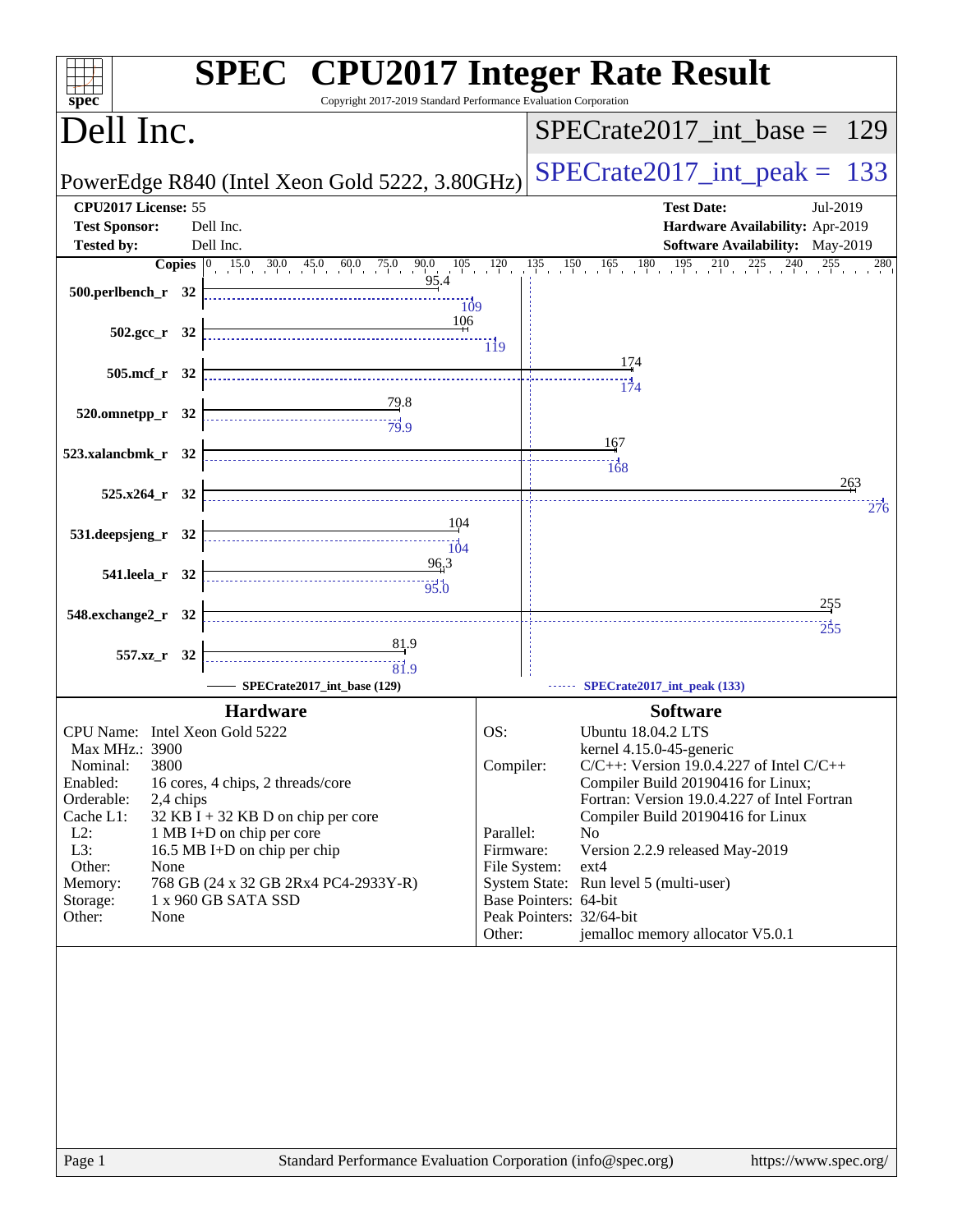| <b>SPEC CPU2017 Integer Rate Result</b>                         |  |
|-----------------------------------------------------------------|--|
| Copyright 2017-2019 Standard Performance Evaluation Corporation |  |
|                                                                 |  |

### Dell Inc.

**[spec](http://www.spec.org/)**

#### [SPECrate2017\\_int\\_base =](http://www.spec.org/auto/cpu2017/Docs/result-fields.html#SPECrate2017intbase) 129

PowerEdge R840 (Intel Xeon Gold 5222, 3.80GHz)  $\text{SPECrate2017\_int\_peak} = 133$ 

#### **[CPU2017 License:](http://www.spec.org/auto/cpu2017/Docs/result-fields.html#CPU2017License)** 55 **[Test Date:](http://www.spec.org/auto/cpu2017/Docs/result-fields.html#TestDate)** Jul-2019

**[Test Sponsor:](http://www.spec.org/auto/cpu2017/Docs/result-fields.html#TestSponsor)** Dell Inc. **[Hardware Availability:](http://www.spec.org/auto/cpu2017/Docs/result-fields.html#HardwareAvailability)** Apr-2019

**[Tested by:](http://www.spec.org/auto/cpu2017/Docs/result-fields.html#Testedby)** Dell Inc. **[Software Availability:](http://www.spec.org/auto/cpu2017/Docs/result-fields.html#SoftwareAvailability)** May-2019

### **[Results Table](http://www.spec.org/auto/cpu2017/Docs/result-fields.html#ResultsTable)**

|                            | <b>Base</b>                        |                |       |                | <b>Peak</b> |                |       |               |                |              |                |              |                |              |
|----------------------------|------------------------------------|----------------|-------|----------------|-------------|----------------|-------|---------------|----------------|--------------|----------------|--------------|----------------|--------------|
| <b>Benchmark</b>           | <b>Copies</b>                      | <b>Seconds</b> | Ratio | <b>Seconds</b> | Ratio       | <b>Seconds</b> | Ratio | <b>Copies</b> | <b>Seconds</b> | <b>Ratio</b> | <b>Seconds</b> | <b>Ratio</b> | <b>Seconds</b> | <b>Ratio</b> |
| $500.$ perlbench_r         | 32                                 | 534            | 95.4  | 533            | 95.5        |                |       | 32            | 465            | 110          | 467            | <u> 109</u>  |                |              |
| $502.\text{sec}\text{\_r}$ | 32                                 | 422            | 107   | 429            | 106         |                |       | 32            | 382            | <u>119</u>   | 381            | 119          |                |              |
| $505$ .mcf r               | 32                                 | 296            | 174   | 298            | 174         |                |       | 32            | 297            | 174          | 298            | 174          |                |              |
| 520.omnetpp_r              | 32                                 | 526            | 79.9  | 526            | 79.8        |                |       | 32            | 524            | 80.1         | 525            | <u>79.9</u>  |                |              |
| 523.xalancbmk r            | 32                                 | 202            | 167   | 202            | 168         |                |       | 32            | 201            | <b>168</b>   | 200            | 169          |                |              |
| 525.x264 r                 | 32                                 | 213            | 263   | 212            | 265         |                |       | 32            | 203            | 276          | 203            | 276          |                |              |
| 531.deepsjeng_r            | 32                                 | 353            | 104   | 353            | 104         |                |       | 32            | 354            | <b>104</b>   | 353            | 104          |                |              |
| 541.leela r                | 32                                 | 551            | 96.3  | 542            | 97.7        |                |       | 32            | 558            | 95.0         | 545            | 97.3         |                |              |
| 548.exchange2_r            | 32                                 | 329            | 255   | 329            | 255         |                |       | 32            | 329            | 255          | 329            | 255          |                |              |
| 557.xz r                   | 32                                 | 422            | 81.9  | 422            | 81.9        |                |       | 32            | 422            | 81.9         | 422            | 81.9         |                |              |
|                            | $SPECrate2017\_int\_base =$<br>129 |                |       |                |             |                |       |               |                |              |                |              |                |              |
| $SPFCrata2017$ int neak –  |                                    |                | 122   |                |             |                |       |               |                |              |                |              |                |              |

**[SPECrate2017\\_int\\_peak =](http://www.spec.org/auto/cpu2017/Docs/result-fields.html#SPECrate2017intpeak) 133**

Results appear in the [order in which they were run.](http://www.spec.org/auto/cpu2017/Docs/result-fields.html#RunOrder) Bold underlined text [indicates a median measurement.](http://www.spec.org/auto/cpu2017/Docs/result-fields.html#Median)

#### **[Submit Notes](http://www.spec.org/auto/cpu2017/Docs/result-fields.html#SubmitNotes)**

 The numactl mechanism was used to bind copies to processors. The config file option 'submit' was used to generate numactl commands to bind each copy to a specific processor. For details, please see the config file.

#### **[General Notes](http://www.spec.org/auto/cpu2017/Docs/result-fields.html#GeneralNotes)**

Environment variables set by runcpu before the start of the run: LD\_LIBRARY\_PATH = "/home/cpu2017/lib/intel64:/home/cpu2017/lib/ia32:/home/cpu2017/je5.0.1-32" Binaries compiled on a system with 1x Intel Core i9-7900X CPU + 32GB RAM memory using Redhat Enterprise Linux 7.5 NA: The test sponsor attests, as of date of publication, that CVE-2017-5754 (Meltdown) is mitigated in the system as tested and documented. Yes: The test sponsor attests, as of date of publication, that CVE-2017-5753 (Spectre variant 1) is mitigated in the system as tested and documented. Yes: The test sponsor attests, as of date of publication, that CVE-2017-5715 (Spectre variant 2) is mitigated in the system as tested and documented. Transparent Huge Pages enabled by default Prior to runcpu invocation Filesystem page cache synced and cleared with: sync; echo 3> /proc/sys/vm/drop\_caches runcpu command invoked through numactl i.e.: numactl --interleave=all runcpu <etc> jemalloc, a general purpose malloc implementation built with the RedHat Enterprise 7.5, and the system compiler gcc 4.8.5

sources available from jemalloc.net or <https://github.com/jemalloc/jemalloc/releases>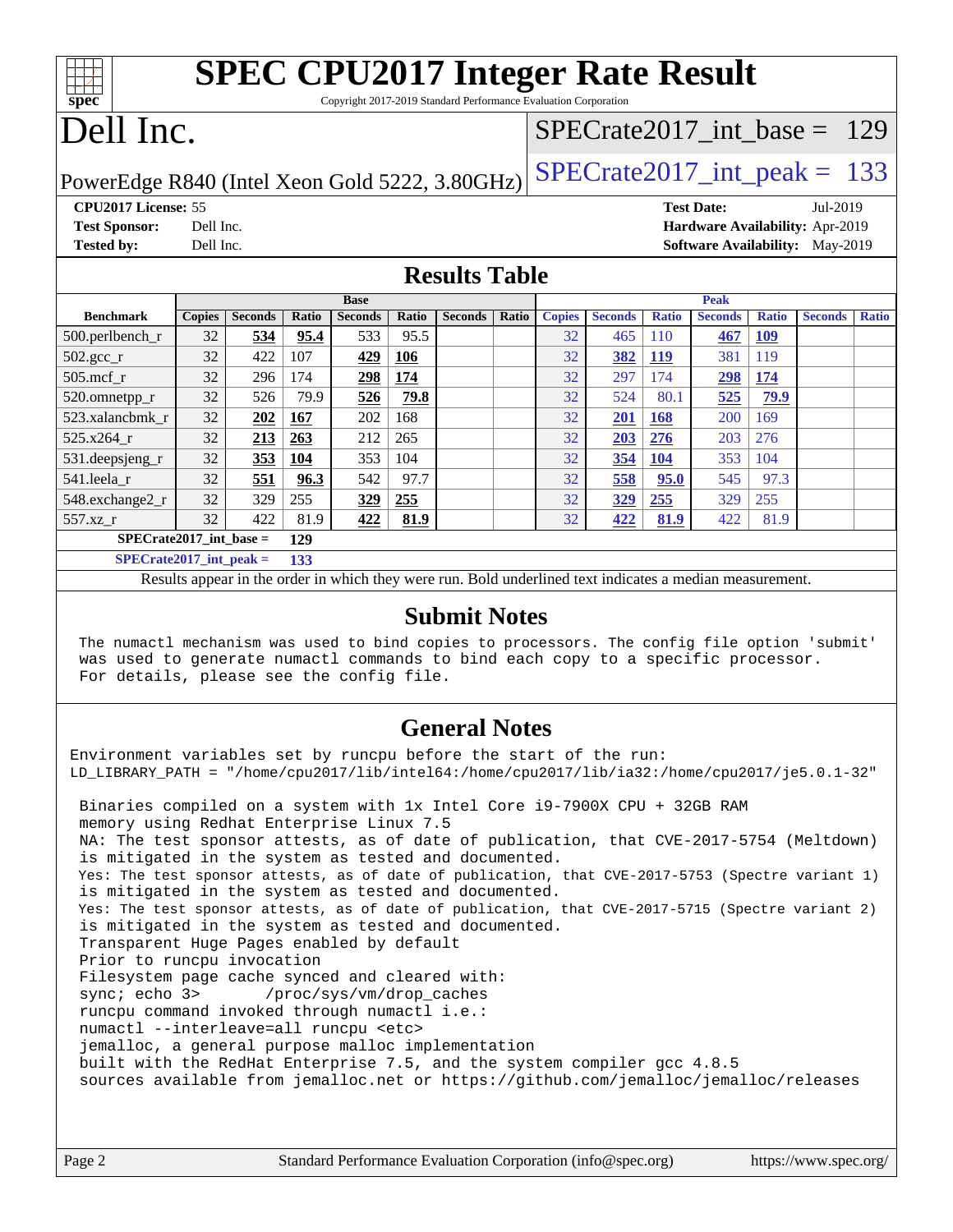| $spec^*$                                                                                                                                                                                                                                                                                                                                                                                                                                                                                                                                                                                                                                                                                                                                                                                                                                                                                                                                                                                                                                                                                                                                                                                                                                                                                                                                                                                                                                                                                                                                 | <b>SPEC CPU2017 Integer Rate Result</b><br>Copyright 2017-2019 Standard Performance Evaluation Corporation     |
|------------------------------------------------------------------------------------------------------------------------------------------------------------------------------------------------------------------------------------------------------------------------------------------------------------------------------------------------------------------------------------------------------------------------------------------------------------------------------------------------------------------------------------------------------------------------------------------------------------------------------------------------------------------------------------------------------------------------------------------------------------------------------------------------------------------------------------------------------------------------------------------------------------------------------------------------------------------------------------------------------------------------------------------------------------------------------------------------------------------------------------------------------------------------------------------------------------------------------------------------------------------------------------------------------------------------------------------------------------------------------------------------------------------------------------------------------------------------------------------------------------------------------------------|----------------------------------------------------------------------------------------------------------------|
| Dell Inc.                                                                                                                                                                                                                                                                                                                                                                                                                                                                                                                                                                                                                                                                                                                                                                                                                                                                                                                                                                                                                                                                                                                                                                                                                                                                                                                                                                                                                                                                                                                                | $SPECrate2017$ int base = 129                                                                                  |
| PowerEdge R840 (Intel Xeon Gold 5222, 3.80GHz)                                                                                                                                                                                                                                                                                                                                                                                                                                                                                                                                                                                                                                                                                                                                                                                                                                                                                                                                                                                                                                                                                                                                                                                                                                                                                                                                                                                                                                                                                           | $SPECrate2017\_int\_peak = 133$                                                                                |
| CPU2017 License: 55                                                                                                                                                                                                                                                                                                                                                                                                                                                                                                                                                                                                                                                                                                                                                                                                                                                                                                                                                                                                                                                                                                                                                                                                                                                                                                                                                                                                                                                                                                                      | <b>Test Date:</b><br>Jul-2019                                                                                  |
| <b>Test Sponsor:</b><br>Dell Inc.<br>Dell Inc.                                                                                                                                                                                                                                                                                                                                                                                                                                                                                                                                                                                                                                                                                                                                                                                                                                                                                                                                                                                                                                                                                                                                                                                                                                                                                                                                                                                                                                                                                           | Hardware Availability: Apr-2019<br>Software Availability: May-2019                                             |
| <b>Tested by:</b>                                                                                                                                                                                                                                                                                                                                                                                                                                                                                                                                                                                                                                                                                                                                                                                                                                                                                                                                                                                                                                                                                                                                                                                                                                                                                                                                                                                                                                                                                                                        |                                                                                                                |
|                                                                                                                                                                                                                                                                                                                                                                                                                                                                                                                                                                                                                                                                                                                                                                                                                                                                                                                                                                                                                                                                                                                                                                                                                                                                                                                                                                                                                                                                                                                                          | <b>Platform Notes</b>                                                                                          |
| BIOS settings:<br>ADDDC setting disabled<br>Virtualization Technology disabled<br>DCU Streamer Prefetcher disabled<br>System Profile set to Custom<br>CPU Performance set to Maximum Performance<br>C States set to Autonomous<br>C1E disabled<br>Uncore Frequency set to Dynamic<br>Energy Efficiency Policy set to Performance<br>Memory Patrol Scrub disabled<br>Logical Processor enabled<br>CPU Interconnect Bus Link Power Management disabled<br>PCI ASPM L1 Link Power Management disabled<br>Sysinfo program /home/cpu2017/bin/sysinfo<br>Rev: r5974 of 2018-05-19 9bcde8f2999c33d61f64985e45859ea9<br>running on intel-sut Fri Jul 26 22:09:17 2019<br>SUT (System Under Test) info as seen by some common utilities.<br>For more information on this section, see<br>https://www.spec.org/cpu2017/Docs/config.html#sysinfo<br>From /proc/cpuinfo<br>model name : Intel(R) Xeon(R) Gold 5222 CPU @ 3.80GHz<br>"physical id"s (chips)<br>4<br>32 "processors"<br>excerpts from /proc/cpuinfo might not be reliable. Use with caution.)<br>cpu cores : 4<br>siblings : 8<br>physical 0: cores 1 5 8 13<br>physical 1: cores 2 5 8 13<br>physical 2: cores 5 8 9 13<br>physical 3: cores 5 8 9 12<br>From lscpu:<br>Architecture:<br>x86 64<br>$32$ -bit, $64$ -bit<br>$CPU$ op-mode( $s$ ):<br>Byte Order:<br>Little Endian<br>CPU(s):<br>32<br>On-line CPU(s) list: $0-31$<br>Thread(s) per core:<br>2<br>Core(s) per socket:<br>4<br>Socket(s):<br>4<br>NUMA $node(s):$<br>8<br>Vendor ID:<br>GenuineIntel<br>CPU family:<br>6 | cores, siblings (Caution: counting these is hw and system dependent. The following<br>(Continued on next page) |
| Page 3                                                                                                                                                                                                                                                                                                                                                                                                                                                                                                                                                                                                                                                                                                                                                                                                                                                                                                                                                                                                                                                                                                                                                                                                                                                                                                                                                                                                                                                                                                                                   | Standard Performance Evaluation Corporation (info@spec.org)<br>https://www.spec.org/                           |
|                                                                                                                                                                                                                                                                                                                                                                                                                                                                                                                                                                                                                                                                                                                                                                                                                                                                                                                                                                                                                                                                                                                                                                                                                                                                                                                                                                                                                                                                                                                                          |                                                                                                                |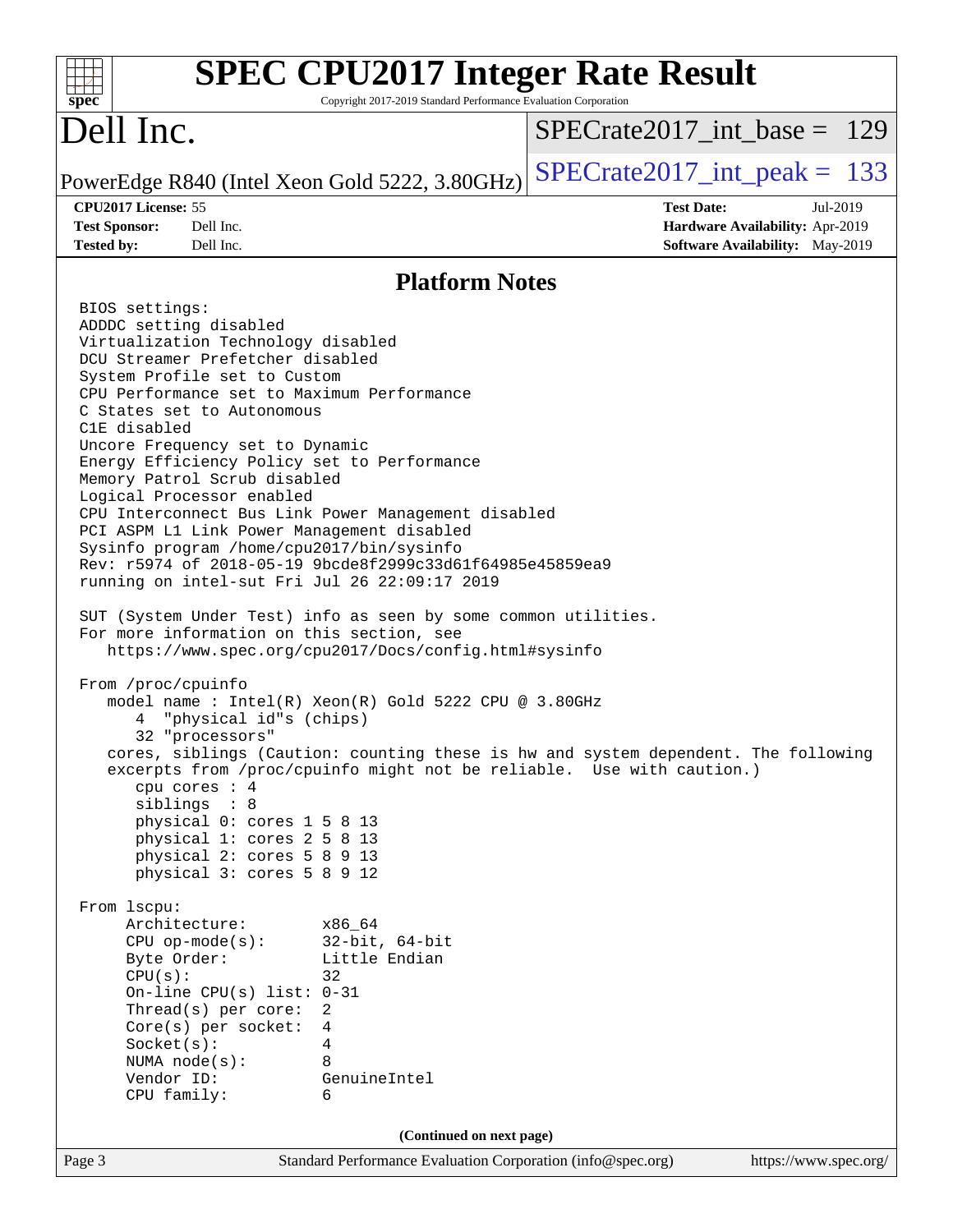| SI<br>эe<br>I<br>Ľ |  |  |  |  |  |
|--------------------|--|--|--|--|--|

# **[SPEC CPU2017 Integer Rate Result](http://www.spec.org/auto/cpu2017/Docs/result-fields.html#SPECCPU2017IntegerRateResult)**

Copyright 2017-2019 Standard Performance Evaluation Corporation

# Dell Inc.

[SPECrate2017\\_int\\_base =](http://www.spec.org/auto/cpu2017/Docs/result-fields.html#SPECrate2017intbase) 129

PowerEdge R840 (Intel Xeon Gold 5222, 3.80GHz)  $SPECrate2017\_int\_peak = 133$ 

**[Tested by:](http://www.spec.org/auto/cpu2017/Docs/result-fields.html#Testedby)** Dell Inc. Dell Inc. **[Software Availability:](http://www.spec.org/auto/cpu2017/Docs/result-fields.html#SoftwareAvailability)** May-2019

**[CPU2017 License:](http://www.spec.org/auto/cpu2017/Docs/result-fields.html#CPU2017License)** 55 **[Test Date:](http://www.spec.org/auto/cpu2017/Docs/result-fields.html#TestDate)** Jul-2019 **[Test Sponsor:](http://www.spec.org/auto/cpu2017/Docs/result-fields.html#TestSponsor)** Dell Inc. **[Hardware Availability:](http://www.spec.org/auto/cpu2017/Docs/result-fields.html#HardwareAvailability)** Apr-2019

#### **[Platform Notes \(Continued\)](http://www.spec.org/auto/cpu2017/Docs/result-fields.html#PlatformNotes)**

| Model:                                       | 85                                                                                   |
|----------------------------------------------|--------------------------------------------------------------------------------------|
| Model name:                                  | $Intel(R) Xeon(R) Gold 5222 CPU @ 3.80GHz$                                           |
| Stepping:                                    | 6                                                                                    |
| CPU MHz:                                     | 3286.957                                                                             |
| BogoMIPS:                                    | 7600.00                                                                              |
| Virtualization:                              | $VT - x$                                                                             |
| L1d cache:                                   | 32K                                                                                  |
| Lli cache:                                   | 32K                                                                                  |
| L2 cache:                                    | 1024K                                                                                |
| L3 cache:                                    | 16896K                                                                               |
| NUMA node0 CPU(s):                           | 0, 8, 16, 24                                                                         |
| NUMA nodel $CPU(s):$                         | 1, 9, 17, 25                                                                         |
| NUMA $node2$ $CPU(s):$                       | 2, 6, 18, 22                                                                         |
| NUMA node3 CPU(s):                           | 3, 7, 19, 23                                                                         |
| NUMA $node4$ $CPU(s):$                       | 4, 12, 20, 28                                                                        |
| NUMA $node5$ $CPU(s):$                       | 5, 13, 21, 29                                                                        |
| NUMA $node6$ $CPU(s):$                       | 10, 14, 26, 30                                                                       |
| NUMA $node7$ CPU $(s)$ :                     | 11, 15, 27, 31                                                                       |
| Flags:                                       | fpu vme de pse tsc msr pae mce cx8 apic sep mtrr pge mca cmov                        |
|                                              | pat pse36 clflush dts acpi mmx fxsr sse sse2 ss ht tm pbe syscall nx pdpe1gb rdtscp  |
|                                              | lm constant_tsc art arch_perfmon pebs bts rep_good nopl xtopology nonstop_tsc cpuid  |
|                                              | aperfmperf pni pclmulqdq dtes64 monitor ds_cpl vmx smx est tm2 ssse3 sdbg fma cx16   |
|                                              | xtpr pdcm pcid dca sse4_1 sse4_2 x2apic movbe popcnt aes xsave avx f16c rdrand       |
|                                              | lahf_lm abm 3dnowprefetch cpuid_fault epb cat_13 cdp_13 invpcid_single intel_ppin    |
|                                              | ssbd mba ibrs ibpb stibp ibrs_enhanced tpr_shadow vnmi flexpriority ept vpid         |
|                                              | fsgsbase tsc adjust bmil hle avx2 smep bmi2 erms invpcid rtm cgm mpx rdt a avx512f   |
|                                              | avx512dq rdseed adx smap clflushopt clwb intel_pt avx512cd avx512bw avx512vl         |
|                                              | xsaveopt xsavec xgetbvl xsaves cqm_llc cqm_occup_llc cqm_mbm_total cqm_mbm_local     |
|                                              | dtherm ida arat pln pts pku ospke avx512_vnni flush_lld arch_capabilities            |
|                                              |                                                                                      |
| /proc/cpuinfo cache data                     |                                                                                      |
| cache size : 16896 KB                        |                                                                                      |
|                                              |                                                                                      |
|                                              | From numactl --hardware WARNING: a numactl 'node' might or might not correspond to a |
| physical chip.<br>$available: 8 nodes (0-7)$ |                                                                                      |
| node 0 cpus: 0 8 16 24                       |                                                                                      |
| node 0 size: 95149 MB                        |                                                                                      |
| node 0 free: 95002 MB                        |                                                                                      |
| node 1 cpus: 1 9 17 25                       |                                                                                      |
| node 1 size: 96767 MB                        |                                                                                      |
| node 1 free: 96658 MB                        |                                                                                      |
| node 2 cpus: 2 6 18 22                       |                                                                                      |
| node 2 size: 96767 MB                        |                                                                                      |
| node 2 free: 96648 MB                        |                                                                                      |
| node 3 cpus: 3 7 19 23                       |                                                                                      |
| node 3 size: 96766 MB                        |                                                                                      |
|                                              |                                                                                      |
|                                              |                                                                                      |
|                                              | (Continued on next page)                                                             |
| Page 4                                       | Standard Performance Evaluation Corporation (info@spec.org)<br>https://www.spec.org/ |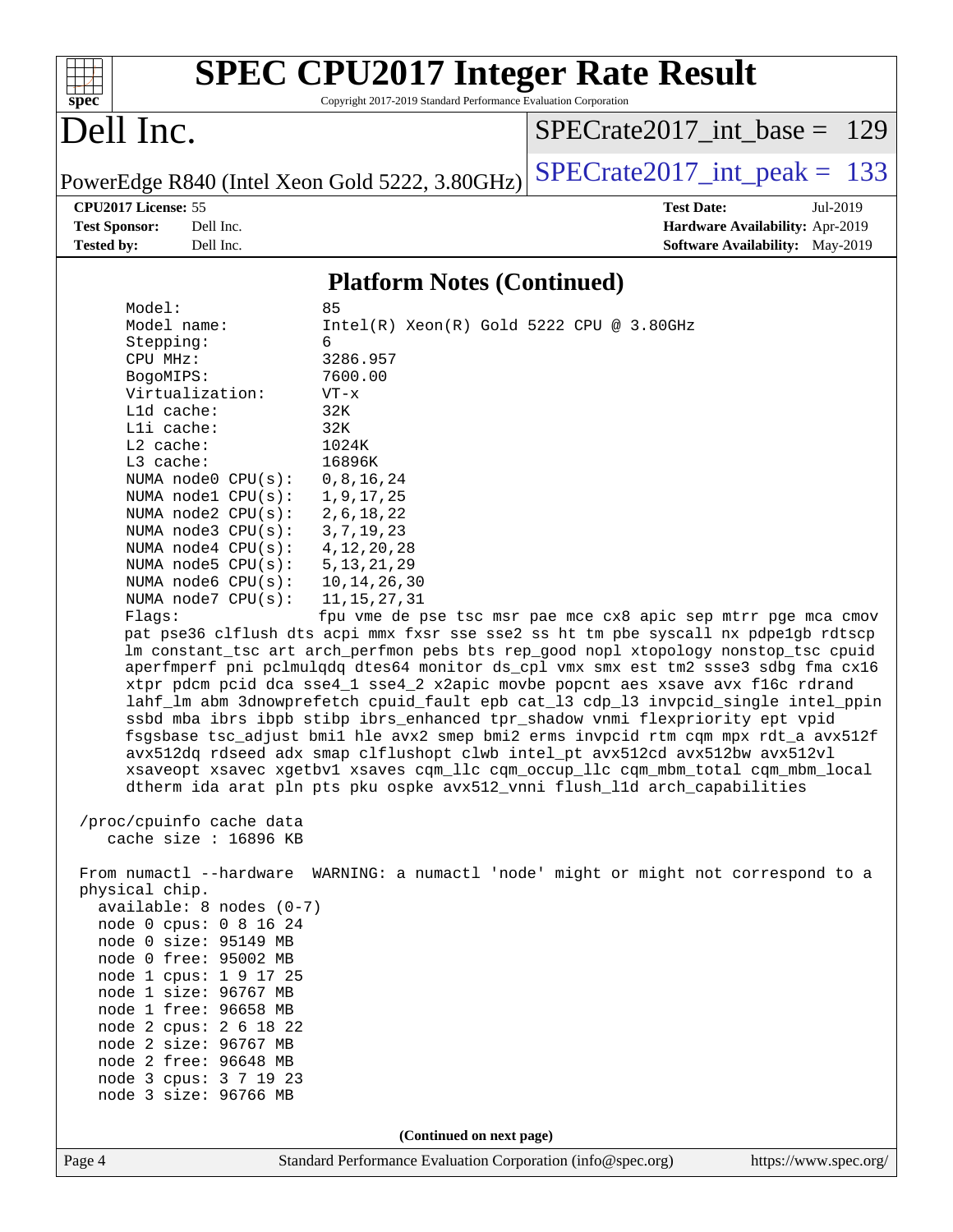| <b>SPEC CPU2017 Integer Rate Result</b><br>Copyright 2017-2019 Standard Performance Evaluation Corporation<br>spec <sup>®</sup>                                                                                                                                                                                                                                                                                                                                                                                                                                                                                                                                                                                                                                                                                                                                                                                                                                                                                                                                                                                                                                                                                                                                                                                                                                                                                                                                                                      |                                                                                                            |
|------------------------------------------------------------------------------------------------------------------------------------------------------------------------------------------------------------------------------------------------------------------------------------------------------------------------------------------------------------------------------------------------------------------------------------------------------------------------------------------------------------------------------------------------------------------------------------------------------------------------------------------------------------------------------------------------------------------------------------------------------------------------------------------------------------------------------------------------------------------------------------------------------------------------------------------------------------------------------------------------------------------------------------------------------------------------------------------------------------------------------------------------------------------------------------------------------------------------------------------------------------------------------------------------------------------------------------------------------------------------------------------------------------------------------------------------------------------------------------------------------|------------------------------------------------------------------------------------------------------------|
| Dell Inc.                                                                                                                                                                                                                                                                                                                                                                                                                                                                                                                                                                                                                                                                                                                                                                                                                                                                                                                                                                                                                                                                                                                                                                                                                                                                                                                                                                                                                                                                                            | $SPECrate2017\_int\_base = 129$                                                                            |
| PowerEdge R840 (Intel Xeon Gold 5222, 3.80GHz)                                                                                                                                                                                                                                                                                                                                                                                                                                                                                                                                                                                                                                                                                                                                                                                                                                                                                                                                                                                                                                                                                                                                                                                                                                                                                                                                                                                                                                                       | $SPECrate2017\_int\_peak = 133$                                                                            |
| CPU2017 License: 55<br><b>Test Sponsor:</b><br>Dell Inc.<br><b>Tested by:</b><br>Dell Inc.                                                                                                                                                                                                                                                                                                                                                                                                                                                                                                                                                                                                                                                                                                                                                                                                                                                                                                                                                                                                                                                                                                                                                                                                                                                                                                                                                                                                           | <b>Test Date:</b><br>Jul-2019<br>Hardware Availability: Apr-2019<br><b>Software Availability:</b> May-2019 |
| <b>Platform Notes (Continued)</b>                                                                                                                                                                                                                                                                                                                                                                                                                                                                                                                                                                                                                                                                                                                                                                                                                                                                                                                                                                                                                                                                                                                                                                                                                                                                                                                                                                                                                                                                    |                                                                                                            |
| node 3 free: 96653 MB<br>node 4 cpus: 4 12 20 28<br>node 4 size: 96767 MB<br>node 4 free: 96625 MB<br>node 5 cpus: 5 13 21 29<br>node 5 size: 96767 MB<br>node 5 free: 96632 MB<br>node 6 cpus: 10 14 26 30<br>node 6 size: 96767 MB<br>node 6 free: 96641 MB<br>node 7 cpus: 11 15 27 31<br>node 7 size: 96745 MB<br>node 7 free: 96564 MB<br>node distances:<br>$\overline{0}$<br>$\mathbf{1}$<br>node<br>2<br>3<br>4<br>5<br>7<br>-6<br>21<br>31<br>21<br>11<br>21<br>31<br>21<br>0:<br>10<br>1:<br>21<br>21<br>31<br>21<br>11<br>21<br>10<br>31<br>2:<br>31<br>21<br>10<br>21<br>31<br>21<br>11<br>21<br>3:<br>21<br>31<br>21<br>31<br>10<br>21<br>21<br>11<br>4:<br>11<br>21<br>31<br>21<br>10<br>21<br>31<br>21<br>5:<br>21<br>11<br>31<br>21<br>21<br>31<br>21<br>10<br>6:<br>21<br>31<br>21<br>11<br>21<br>31<br>10<br>21<br>7:<br>21<br>31<br>21<br>11<br>21<br>31<br>21<br>10<br>From /proc/meminfo<br>MemTotal:<br>791037464 kB<br>HugePages_Total:<br>Hugepagesize:<br>2048 kB<br>/usr/bin/lsb_release -d<br>Ubuntu 18.04.2 LTS<br>From /etc/*release* /etc/*version*<br>debian version: buster/sid<br>os-release:<br>NAME="Ubuntu"<br>VERSION="18.04.2 LTS (Bionic Beaver)"<br>ID=ubuntu<br>ID_LIKE=debian<br>PRETTY_NAME="Ubuntu 18.04.2 LTS"<br>VERSION_ID="18.04"<br>HOME_URL="https://www.ubuntu.com/"<br>SUPPORT_URL="https://help.ubuntu.com/"<br>uname $-a$ :<br>Linux intel-sut 4.15.0-45-generic #48-Ubuntu SMP Tue Jan 29 16:28:13 UTC 2019 x86_64<br>x86_64 x86_64 GNU/Linux |                                                                                                            |
| (Continued on next page)                                                                                                                                                                                                                                                                                                                                                                                                                                                                                                                                                                                                                                                                                                                                                                                                                                                                                                                                                                                                                                                                                                                                                                                                                                                                                                                                                                                                                                                                             |                                                                                                            |
| Standard Performance Evaluation Corporation (info@spec.org)<br>Page 5                                                                                                                                                                                                                                                                                                                                                                                                                                                                                                                                                                                                                                                                                                                                                                                                                                                                                                                                                                                                                                                                                                                                                                                                                                                                                                                                                                                                                                | https://www.spec.org/                                                                                      |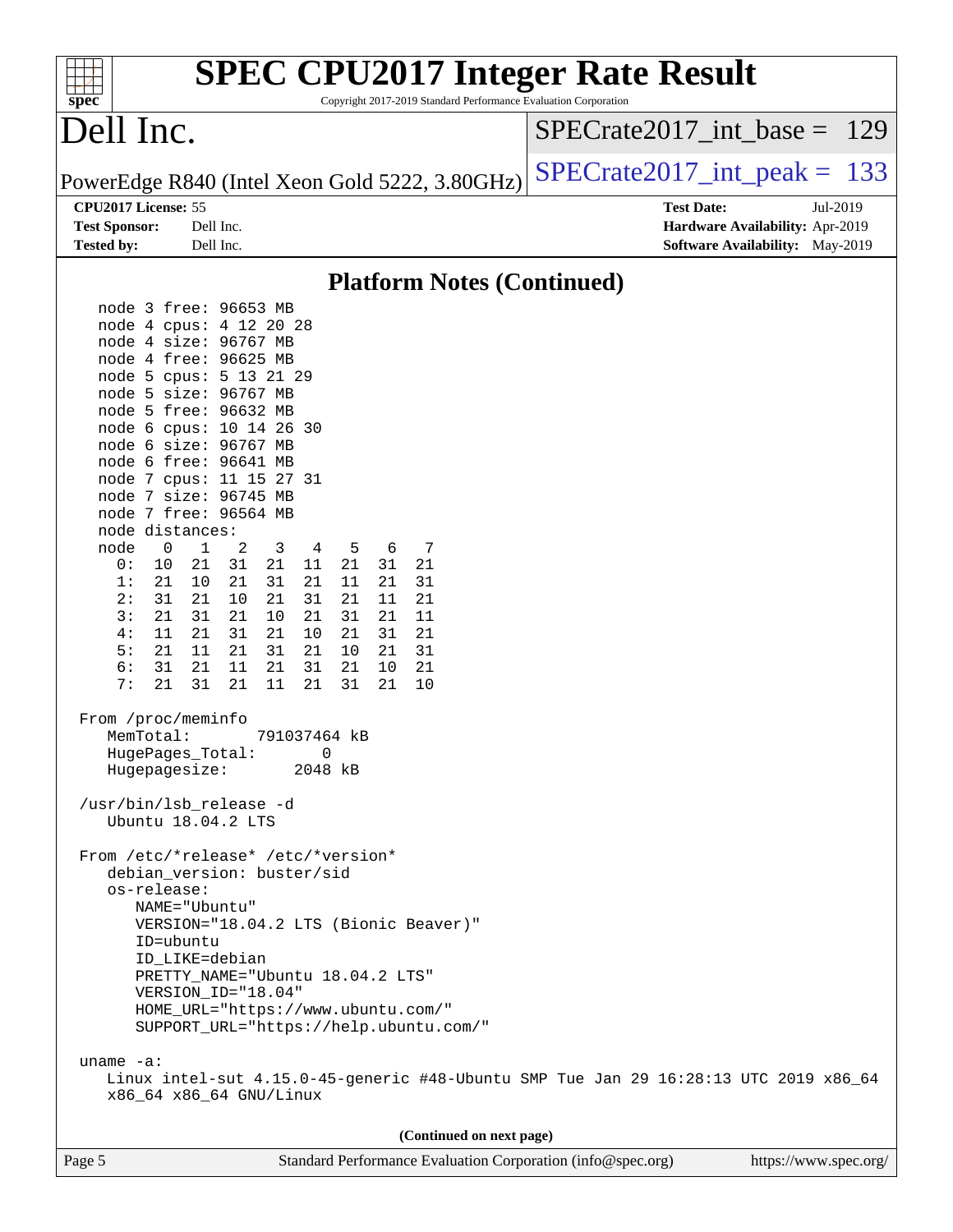| <b>SPEC CPU2017 Integer Rate Result</b><br>spec<br>Copyright 2017-2019 Standard Performance Evaluation Corporation                                                                                                                                                                                                                                                                                                                                                                     |                                        |  |  |  |  |  |
|----------------------------------------------------------------------------------------------------------------------------------------------------------------------------------------------------------------------------------------------------------------------------------------------------------------------------------------------------------------------------------------------------------------------------------------------------------------------------------------|----------------------------------------|--|--|--|--|--|
| Dell Inc.                                                                                                                                                                                                                                                                                                                                                                                                                                                                              | $SPECrate2017$ int base = 129          |  |  |  |  |  |
| PowerEdge R840 (Intel Xeon Gold 5222, 3.80GHz)                                                                                                                                                                                                                                                                                                                                                                                                                                         | $SPECTate2017\_int\_peak = 133$        |  |  |  |  |  |
| CPU2017 License: 55                                                                                                                                                                                                                                                                                                                                                                                                                                                                    | <b>Test Date:</b><br>Jul-2019          |  |  |  |  |  |
| <b>Test Sponsor:</b><br>Dell Inc.                                                                                                                                                                                                                                                                                                                                                                                                                                                      | Hardware Availability: Apr-2019        |  |  |  |  |  |
| Dell Inc.<br><b>Tested by:</b>                                                                                                                                                                                                                                                                                                                                                                                                                                                         | <b>Software Availability:</b> May-2019 |  |  |  |  |  |
| <b>Platform Notes (Continued)</b>                                                                                                                                                                                                                                                                                                                                                                                                                                                      |                                        |  |  |  |  |  |
| Kernel self-reported vulnerability status:                                                                                                                                                                                                                                                                                                                                                                                                                                             |                                        |  |  |  |  |  |
| CVE-2017-5754 (Meltdown):<br>Not affected<br>CVE-2017-5753 (Spectre variant 1): Mitigation: __user pointer sanitization<br>CVE-2017-5715 (Spectre variant 2): Mitigation: Enhanced IBRS, IBPB                                                                                                                                                                                                                                                                                          |                                        |  |  |  |  |  |
| run-level 5 Jul 26 22:03                                                                                                                                                                                                                                                                                                                                                                                                                                                               |                                        |  |  |  |  |  |
| SPEC is set to: /home/cpu2017<br>Filesystem<br>Type Size Used Avail Use% Mounted on<br>/dev/sda2<br>ext4 439G<br>37G 380G<br>$9\frac{6}{9}$ /                                                                                                                                                                                                                                                                                                                                          |                                        |  |  |  |  |  |
| Additional information from dmidecode follows. WARNING: Use caution when you interpret<br>this section. The 'dmidecode' program reads system data which is "intended to allow<br>hardware to be accurately determined", but the intent may not be met, as there are<br>frequent changes to hardware, firmware, and the "DMTF SMBIOS" standard.<br>BIOS Dell Inc. 2.2.9 05/08/2019<br>Memory:<br>24x 00AD00B300AD HMA84GR7CJR4N-WM 32 GB 2 rank 2933<br>24x Not Specified Not Specified |                                        |  |  |  |  |  |
| (End of data from sysinfo program)                                                                                                                                                                                                                                                                                                                                                                                                                                                     |                                        |  |  |  |  |  |
| <b>Compiler Version Notes</b>                                                                                                                                                                                                                                                                                                                                                                                                                                                          |                                        |  |  |  |  |  |
| CC.<br>$502.\text{gcc\_r}(\text{peak})$                                                                                                                                                                                                                                                                                                                                                                                                                                                |                                        |  |  |  |  |  |
| Intel(R) C Intel(R) 64 Compiler for applications running on IA-32, Version                                                                                                                                                                                                                                                                                                                                                                                                             |                                        |  |  |  |  |  |
| 19.0.4.227 Build 20190416                                                                                                                                                                                                                                                                                                                                                                                                                                                              |                                        |  |  |  |  |  |
| Copyright (C) 1985-2019 Intel Corporation. All rights reserved.                                                                                                                                                                                                                                                                                                                                                                                                                        |                                        |  |  |  |  |  |
|                                                                                                                                                                                                                                                                                                                                                                                                                                                                                        |                                        |  |  |  |  |  |
| 500.perlbench_r(base) 502.gcc_r(base) 505.mcf_r(base, peak)<br>CC.<br>525.x264_r(base, peak) 557.xz_r(base, peak)                                                                                                                                                                                                                                                                                                                                                                      |                                        |  |  |  |  |  |
| $Intel(R)$ C Intel(R) 64 Compiler for applications running on Intel(R) 64,<br>Version 19.0.4.227 Build 20190416                                                                                                                                                                                                                                                                                                                                                                        |                                        |  |  |  |  |  |
| Copyright (C) 1985-2019 Intel Corporation. All rights reserved.                                                                                                                                                                                                                                                                                                                                                                                                                        |                                        |  |  |  |  |  |
|                                                                                                                                                                                                                                                                                                                                                                                                                                                                                        |                                        |  |  |  |  |  |
|                                                                                                                                                                                                                                                                                                                                                                                                                                                                                        |                                        |  |  |  |  |  |
| $500.perlbench_r(peak)$<br>CC.                                                                                                                                                                                                                                                                                                                                                                                                                                                         |                                        |  |  |  |  |  |
|                                                                                                                                                                                                                                                                                                                                                                                                                                                                                        |                                        |  |  |  |  |  |
|                                                                                                                                                                                                                                                                                                                                                                                                                                                                                        |                                        |  |  |  |  |  |
| (Continued on next page)                                                                                                                                                                                                                                                                                                                                                                                                                                                               |                                        |  |  |  |  |  |
| Page 6<br>Standard Performance Evaluation Corporation (info@spec.org)                                                                                                                                                                                                                                                                                                                                                                                                                  | https://www.spec.org/                  |  |  |  |  |  |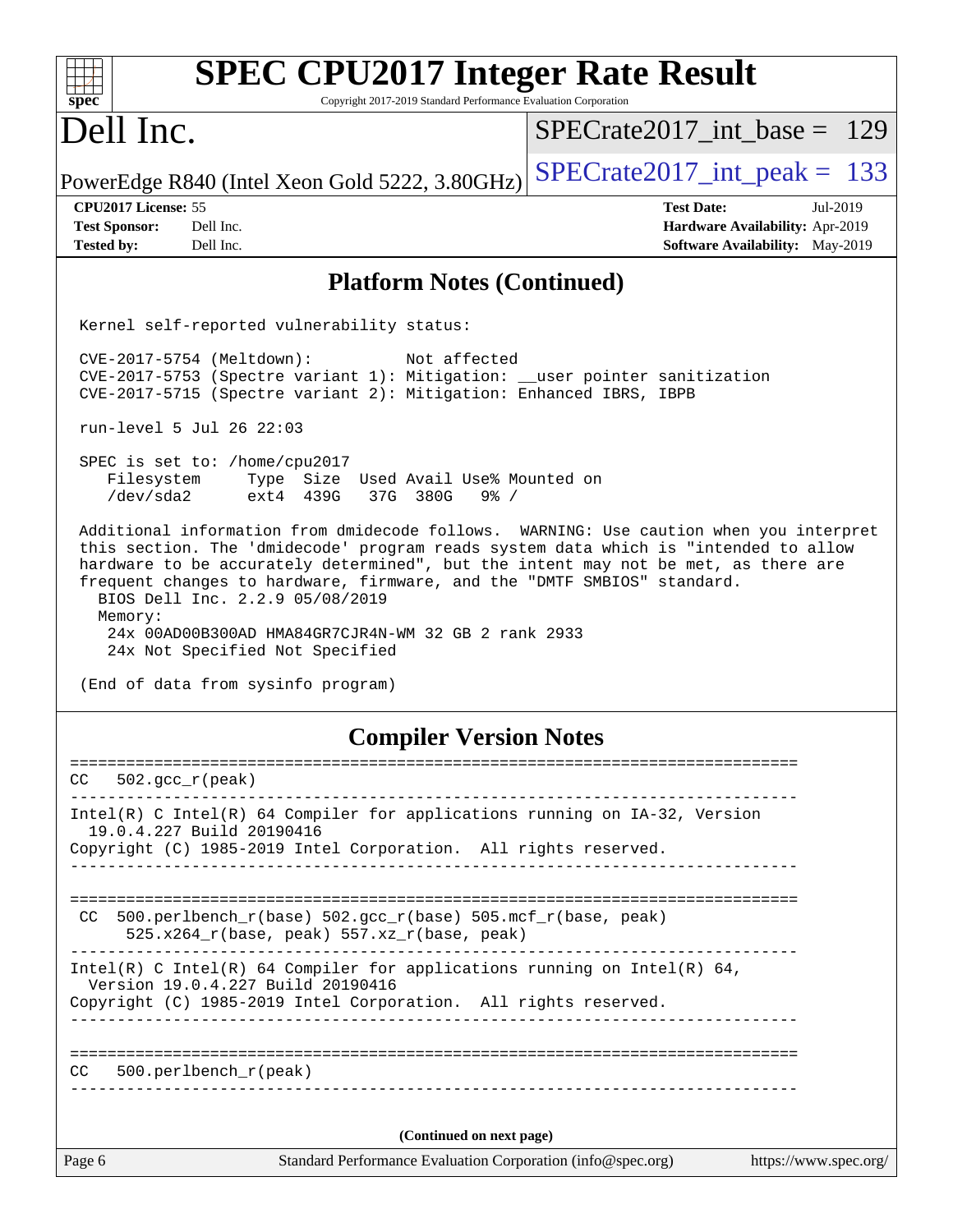| Spec                                      | <b>SPEC CPU2017 Integer Rate Result</b><br>Copyright 2017-2019 Standard Performance Evaluation Corporation                                                                           |                                 |                   |                                                                    |          |  |
|-------------------------------------------|--------------------------------------------------------------------------------------------------------------------------------------------------------------------------------------|---------------------------------|-------------------|--------------------------------------------------------------------|----------|--|
| Dell Inc.                                 |                                                                                                                                                                                      | $SPECrate2017$ int base = 129   |                   |                                                                    |          |  |
|                                           | PowerEdge R840 (Intel Xeon Gold 5222, 3.80GHz)                                                                                                                                       | $SPECrate2017\_int\_peak = 133$ |                   |                                                                    |          |  |
| CPU2017 License: 55                       |                                                                                                                                                                                      |                                 | <b>Test Date:</b> |                                                                    | Jul-2019 |  |
| <b>Test Sponsor:</b><br><b>Tested by:</b> | Dell Inc.<br>Dell Inc.                                                                                                                                                               |                                 |                   | Hardware Availability: Apr-2019<br>Software Availability: May-2019 |          |  |
|                                           | <b>Compiler Version Notes (Continued)</b>                                                                                                                                            |                                 |                   |                                                                    |          |  |
|                                           | Intel(R) C Intel(R) 64 Compiler for applications running on Intel(R) 64,<br>Version 19.0.4.227 Build 20190416<br>Copyright (C) 1985-2019 Intel Corporation. All rights reserved.     |                                 |                   |                                                                    |          |  |
|                                           | $CXXC$ 523.xalancbmk $r(\text{peak})$                                                                                                                                                |                                 |                   |                                                                    |          |  |
|                                           | Intel(R) C++ Intel(R) 64 Compiler for applications running on IA-32, Version<br>19.0.4.227 Build 20190416<br>Copyright (C) 1985-2019 Intel Corporation. All rights reserved.         |                                 |                   |                                                                    |          |  |
|                                           | CXXC 520.omnetpp_r(base, peak) 523.xalancbmk_r(base) 531.deepsjeng_r(base,<br>peak) 541.leela_r(base, peak)                                                                          |                                 |                   |                                                                    |          |  |
|                                           | Intel(R) $C++$ Intel(R) 64 Compiler for applications running on Intel(R) 64,<br>Version 19.0.4.227 Build 20190416<br>Copyright (C) 1985-2019 Intel Corporation. All rights reserved. |                                 |                   |                                                                    |          |  |
|                                           | $FC$ 548. exchange $2r(base, peak)$                                                                                                                                                  |                                 |                   |                                                                    |          |  |
|                                           | $Intel(R)$ Fortran Intel(R) 64 Compiler for applications running on Intel(R)<br>64, Version 19.0.4.227 Build 20190416                                                                |                                 |                   |                                                                    |          |  |

#### Copyright (C) 1985-2019 Intel Corporation. All rights reserved.

## **[Base Compiler Invocation](http://www.spec.org/auto/cpu2017/Docs/result-fields.html#BaseCompilerInvocation)**

------------------------------------------------------------------------------

[C benchmarks](http://www.spec.org/auto/cpu2017/Docs/result-fields.html#Cbenchmarks): [icc -m64 -std=c11](http://www.spec.org/cpu2017/results/res2019q3/cpu2017-20190805-16514.flags.html#user_CCbase_intel_icc_64bit_c11_33ee0cdaae7deeeab2a9725423ba97205ce30f63b9926c2519791662299b76a0318f32ddfffdc46587804de3178b4f9328c46fa7c2b0cd779d7a61945c91cd35)

[C++ benchmarks:](http://www.spec.org/auto/cpu2017/Docs/result-fields.html#CXXbenchmarks) [icpc -m64](http://www.spec.org/cpu2017/results/res2019q3/cpu2017-20190805-16514.flags.html#user_CXXbase_intel_icpc_64bit_4ecb2543ae3f1412ef961e0650ca070fec7b7afdcd6ed48761b84423119d1bf6bdf5cad15b44d48e7256388bc77273b966e5eb805aefd121eb22e9299b2ec9d9)

[Fortran benchmarks](http://www.spec.org/auto/cpu2017/Docs/result-fields.html#Fortranbenchmarks): [ifort -m64](http://www.spec.org/cpu2017/results/res2019q3/cpu2017-20190805-16514.flags.html#user_FCbase_intel_ifort_64bit_24f2bb282fbaeffd6157abe4f878425411749daecae9a33200eee2bee2fe76f3b89351d69a8130dd5949958ce389cf37ff59a95e7a40d588e8d3a57e0c3fd751)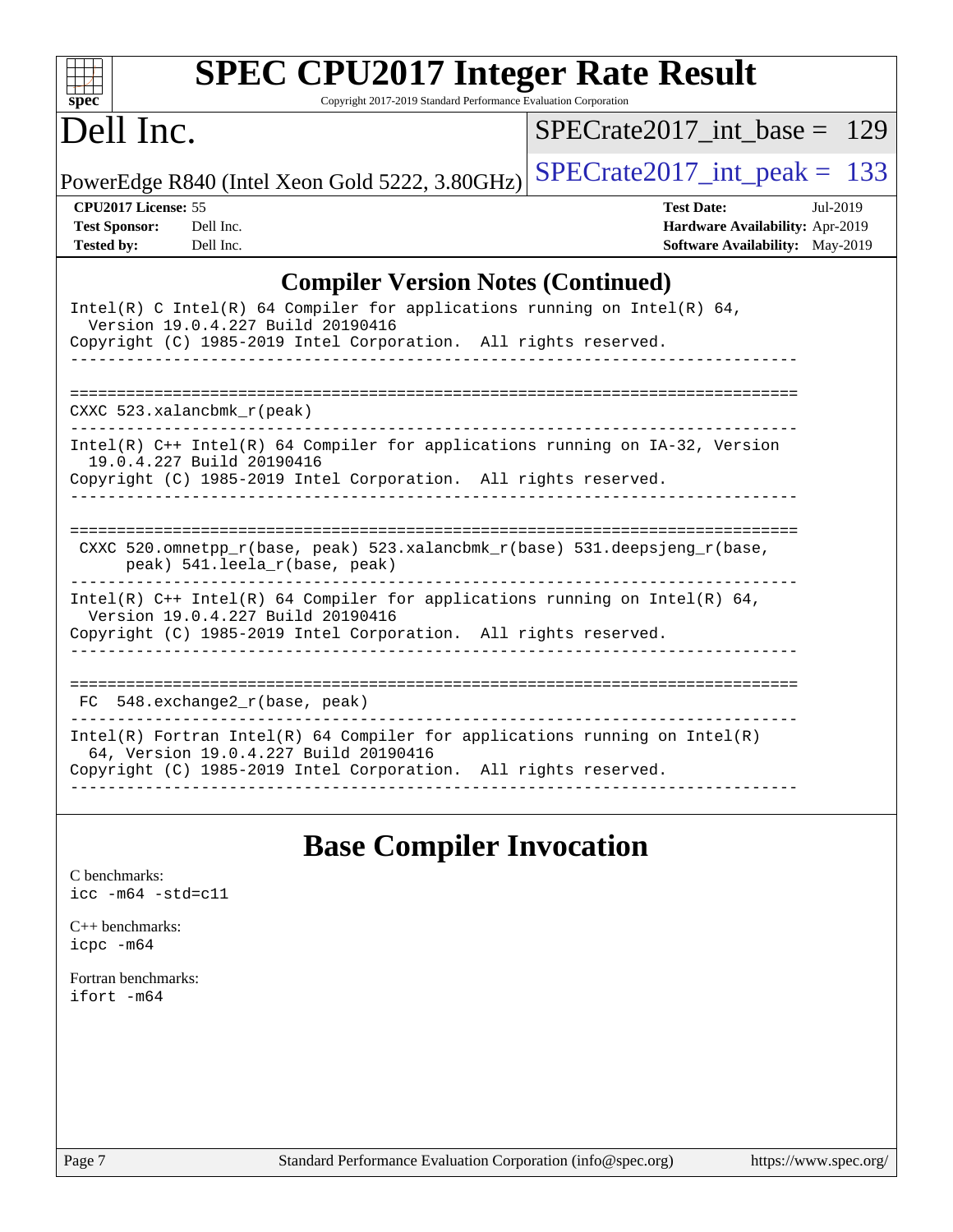

# **[SPEC CPU2017 Integer Rate Result](http://www.spec.org/auto/cpu2017/Docs/result-fields.html#SPECCPU2017IntegerRateResult)**

Copyright 2017-2019 Standard Performance Evaluation Corporation

# Dell Inc.

[SPECrate2017\\_int\\_base =](http://www.spec.org/auto/cpu2017/Docs/result-fields.html#SPECrate2017intbase) 129

PowerEdge R840 (Intel Xeon Gold 5222, 3.80GHz)  $\text{SPECrate}2017\_int\_peak = 133$ 

**[Tested by:](http://www.spec.org/auto/cpu2017/Docs/result-fields.html#Testedby)** Dell Inc. **[Software Availability:](http://www.spec.org/auto/cpu2017/Docs/result-fields.html#SoftwareAvailability)** May-2019

**[CPU2017 License:](http://www.spec.org/auto/cpu2017/Docs/result-fields.html#CPU2017License)** 55 **[Test Date:](http://www.spec.org/auto/cpu2017/Docs/result-fields.html#TestDate)** Jul-2019 **[Test Sponsor:](http://www.spec.org/auto/cpu2017/Docs/result-fields.html#TestSponsor)** Dell Inc. **[Hardware Availability:](http://www.spec.org/auto/cpu2017/Docs/result-fields.html#HardwareAvailability)** Apr-2019

### **[Base Portability Flags](http://www.spec.org/auto/cpu2017/Docs/result-fields.html#BasePortabilityFlags)**

 500.perlbench\_r: [-DSPEC\\_LP64](http://www.spec.org/cpu2017/results/res2019q3/cpu2017-20190805-16514.flags.html#b500.perlbench_r_basePORTABILITY_DSPEC_LP64) [-DSPEC\\_LINUX\\_X64](http://www.spec.org/cpu2017/results/res2019q3/cpu2017-20190805-16514.flags.html#b500.perlbench_r_baseCPORTABILITY_DSPEC_LINUX_X64) 502.gcc\_r: [-DSPEC\\_LP64](http://www.spec.org/cpu2017/results/res2019q3/cpu2017-20190805-16514.flags.html#suite_basePORTABILITY502_gcc_r_DSPEC_LP64) 505.mcf\_r: [-DSPEC\\_LP64](http://www.spec.org/cpu2017/results/res2019q3/cpu2017-20190805-16514.flags.html#suite_basePORTABILITY505_mcf_r_DSPEC_LP64) 520.omnetpp\_r: [-DSPEC\\_LP64](http://www.spec.org/cpu2017/results/res2019q3/cpu2017-20190805-16514.flags.html#suite_basePORTABILITY520_omnetpp_r_DSPEC_LP64) 523.xalancbmk\_r: [-DSPEC\\_LP64](http://www.spec.org/cpu2017/results/res2019q3/cpu2017-20190805-16514.flags.html#suite_basePORTABILITY523_xalancbmk_r_DSPEC_LP64) [-DSPEC\\_LINUX](http://www.spec.org/cpu2017/results/res2019q3/cpu2017-20190805-16514.flags.html#b523.xalancbmk_r_baseCXXPORTABILITY_DSPEC_LINUX) 525.x264\_r: [-DSPEC\\_LP64](http://www.spec.org/cpu2017/results/res2019q3/cpu2017-20190805-16514.flags.html#suite_basePORTABILITY525_x264_r_DSPEC_LP64) 531.deepsjeng\_r: [-DSPEC\\_LP64](http://www.spec.org/cpu2017/results/res2019q3/cpu2017-20190805-16514.flags.html#suite_basePORTABILITY531_deepsjeng_r_DSPEC_LP64) 541.leela\_r: [-DSPEC\\_LP64](http://www.spec.org/cpu2017/results/res2019q3/cpu2017-20190805-16514.flags.html#suite_basePORTABILITY541_leela_r_DSPEC_LP64) 548.exchange2\_r: [-DSPEC\\_LP64](http://www.spec.org/cpu2017/results/res2019q3/cpu2017-20190805-16514.flags.html#suite_basePORTABILITY548_exchange2_r_DSPEC_LP64) 557.xz\_r: [-DSPEC\\_LP64](http://www.spec.org/cpu2017/results/res2019q3/cpu2017-20190805-16514.flags.html#suite_basePORTABILITY557_xz_r_DSPEC_LP64)

### **[Base Optimization Flags](http://www.spec.org/auto/cpu2017/Docs/result-fields.html#BaseOptimizationFlags)**

#### [C benchmarks](http://www.spec.org/auto/cpu2017/Docs/result-fields.html#Cbenchmarks):

[-Wl,-z,muldefs](http://www.spec.org/cpu2017/results/res2019q3/cpu2017-20190805-16514.flags.html#user_CCbase_link_force_multiple1_b4cbdb97b34bdee9ceefcfe54f4c8ea74255f0b02a4b23e853cdb0e18eb4525ac79b5a88067c842dd0ee6996c24547a27a4b99331201badda8798ef8a743f577) [-xCORE-AVX512](http://www.spec.org/cpu2017/results/res2019q3/cpu2017-20190805-16514.flags.html#user_CCbase_f-xCORE-AVX512) [-ipo](http://www.spec.org/cpu2017/results/res2019q3/cpu2017-20190805-16514.flags.html#user_CCbase_f-ipo) [-O3](http://www.spec.org/cpu2017/results/res2019q3/cpu2017-20190805-16514.flags.html#user_CCbase_f-O3) [-no-prec-div](http://www.spec.org/cpu2017/results/res2019q3/cpu2017-20190805-16514.flags.html#user_CCbase_f-no-prec-div) [-qopt-mem-layout-trans=4](http://www.spec.org/cpu2017/results/res2019q3/cpu2017-20190805-16514.flags.html#user_CCbase_f-qopt-mem-layout-trans_fa39e755916c150a61361b7846f310bcdf6f04e385ef281cadf3647acec3f0ae266d1a1d22d972a7087a248fd4e6ca390a3634700869573d231a252c784941a8) [-L/usr/local/IntelCompiler19/compilers\\_and\\_libraries\\_2019.4.227/linux/compiler/lib/intel64](http://www.spec.org/cpu2017/results/res2019q3/cpu2017-20190805-16514.flags.html#user_CCbase_qkmalloc_link_0ffe0cb02c68ef1b443a077c7888c10c67ca0d1dd7138472156f06a085bbad385f78d49618ad55dca9db3b1608e84afc2f69b4003b1d1ca498a9fc1462ccefda) [-lqkmalloc](http://www.spec.org/cpu2017/results/res2019q3/cpu2017-20190805-16514.flags.html#user_CCbase_qkmalloc_link_lib_79a818439969f771c6bc311cfd333c00fc099dad35c030f5aab9dda831713d2015205805422f83de8875488a2991c0a156aaa600e1f9138f8fc37004abc96dc5)

#### [C++ benchmarks](http://www.spec.org/auto/cpu2017/Docs/result-fields.html#CXXbenchmarks):

[-Wl,-z,muldefs](http://www.spec.org/cpu2017/results/res2019q3/cpu2017-20190805-16514.flags.html#user_CXXbase_link_force_multiple1_b4cbdb97b34bdee9ceefcfe54f4c8ea74255f0b02a4b23e853cdb0e18eb4525ac79b5a88067c842dd0ee6996c24547a27a4b99331201badda8798ef8a743f577) [-xCORE-AVX512](http://www.spec.org/cpu2017/results/res2019q3/cpu2017-20190805-16514.flags.html#user_CXXbase_f-xCORE-AVX512) [-ipo](http://www.spec.org/cpu2017/results/res2019q3/cpu2017-20190805-16514.flags.html#user_CXXbase_f-ipo) [-O3](http://www.spec.org/cpu2017/results/res2019q3/cpu2017-20190805-16514.flags.html#user_CXXbase_f-O3) [-no-prec-div](http://www.spec.org/cpu2017/results/res2019q3/cpu2017-20190805-16514.flags.html#user_CXXbase_f-no-prec-div)

[-qopt-mem-layout-trans=4](http://www.spec.org/cpu2017/results/res2019q3/cpu2017-20190805-16514.flags.html#user_CXXbase_f-qopt-mem-layout-trans_fa39e755916c150a61361b7846f310bcdf6f04e385ef281cadf3647acec3f0ae266d1a1d22d972a7087a248fd4e6ca390a3634700869573d231a252c784941a8)

[-L/usr/local/IntelCompiler19/compilers\\_and\\_libraries\\_2019.4.227/linux/compiler/lib/intel64](http://www.spec.org/cpu2017/results/res2019q3/cpu2017-20190805-16514.flags.html#user_CXXbase_qkmalloc_link_0ffe0cb02c68ef1b443a077c7888c10c67ca0d1dd7138472156f06a085bbad385f78d49618ad55dca9db3b1608e84afc2f69b4003b1d1ca498a9fc1462ccefda) [-lqkmalloc](http://www.spec.org/cpu2017/results/res2019q3/cpu2017-20190805-16514.flags.html#user_CXXbase_qkmalloc_link_lib_79a818439969f771c6bc311cfd333c00fc099dad35c030f5aab9dda831713d2015205805422f83de8875488a2991c0a156aaa600e1f9138f8fc37004abc96dc5)

#### [Fortran benchmarks](http://www.spec.org/auto/cpu2017/Docs/result-fields.html#Fortranbenchmarks):

[-Wl,-z,muldefs](http://www.spec.org/cpu2017/results/res2019q3/cpu2017-20190805-16514.flags.html#user_FCbase_link_force_multiple1_b4cbdb97b34bdee9ceefcfe54f4c8ea74255f0b02a4b23e853cdb0e18eb4525ac79b5a88067c842dd0ee6996c24547a27a4b99331201badda8798ef8a743f577) [-xCORE-AVX512](http://www.spec.org/cpu2017/results/res2019q3/cpu2017-20190805-16514.flags.html#user_FCbase_f-xCORE-AVX512) [-ipo](http://www.spec.org/cpu2017/results/res2019q3/cpu2017-20190805-16514.flags.html#user_FCbase_f-ipo) [-O3](http://www.spec.org/cpu2017/results/res2019q3/cpu2017-20190805-16514.flags.html#user_FCbase_f-O3) [-no-prec-div](http://www.spec.org/cpu2017/results/res2019q3/cpu2017-20190805-16514.flags.html#user_FCbase_f-no-prec-div) [-qopt-mem-layout-trans=4](http://www.spec.org/cpu2017/results/res2019q3/cpu2017-20190805-16514.flags.html#user_FCbase_f-qopt-mem-layout-trans_fa39e755916c150a61361b7846f310bcdf6f04e385ef281cadf3647acec3f0ae266d1a1d22d972a7087a248fd4e6ca390a3634700869573d231a252c784941a8) [-nostandard-realloc-lhs](http://www.spec.org/cpu2017/results/res2019q3/cpu2017-20190805-16514.flags.html#user_FCbase_f_2003_std_realloc_82b4557e90729c0f113870c07e44d33d6f5a304b4f63d4c15d2d0f1fab99f5daaed73bdb9275d9ae411527f28b936061aa8b9c8f2d63842963b95c9dd6426b8a) [-align array32byte](http://www.spec.org/cpu2017/results/res2019q3/cpu2017-20190805-16514.flags.html#user_FCbase_align_array32byte_b982fe038af199962ba9a80c053b8342c548c85b40b8e86eb3cc33dee0d7986a4af373ac2d51c3f7cf710a18d62fdce2948f201cd044323541f22fc0fffc51b6) [-L/usr/local/IntelCompiler19/compilers\\_and\\_libraries\\_2019.4.227/linux/compiler/lib/intel64](http://www.spec.org/cpu2017/results/res2019q3/cpu2017-20190805-16514.flags.html#user_FCbase_qkmalloc_link_0ffe0cb02c68ef1b443a077c7888c10c67ca0d1dd7138472156f06a085bbad385f78d49618ad55dca9db3b1608e84afc2f69b4003b1d1ca498a9fc1462ccefda) [-lqkmalloc](http://www.spec.org/cpu2017/results/res2019q3/cpu2017-20190805-16514.flags.html#user_FCbase_qkmalloc_link_lib_79a818439969f771c6bc311cfd333c00fc099dad35c030f5aab9dda831713d2015205805422f83de8875488a2991c0a156aaa600e1f9138f8fc37004abc96dc5)

### **[Peak Compiler Invocation](http://www.spec.org/auto/cpu2017/Docs/result-fields.html#PeakCompilerInvocation)**

[C benchmarks \(except as noted below\)](http://www.spec.org/auto/cpu2017/Docs/result-fields.html#Cbenchmarksexceptasnotedbelow): [icc -m64 -std=c11](http://www.spec.org/cpu2017/results/res2019q3/cpu2017-20190805-16514.flags.html#user_CCpeak_intel_icc_64bit_c11_33ee0cdaae7deeeab2a9725423ba97205ce30f63b9926c2519791662299b76a0318f32ddfffdc46587804de3178b4f9328c46fa7c2b0cd779d7a61945c91cd35)

 502.gcc\_r: [icc -m32 -std=c11 -L/usr/local/IntelCompiler19/compilers\\_and\\_libraries\\_2019.4.227/linux/compiler/lib/ia32\\_lin](http://www.spec.org/cpu2017/results/res2019q3/cpu2017-20190805-16514.flags.html#user_peakCCLD502_gcc_r_intel_icc_38a193a897536fa645efb1dc6ac2bea2bddbbe56f130e144a606d1b2649003f27c79f8814020c1f9355cbbf0d7ab0d194a7a979ee1e2a95641bbb8cf571aac7b) [C++ benchmarks \(except as noted below\)](http://www.spec.org/auto/cpu2017/Docs/result-fields.html#CXXbenchmarksexceptasnotedbelow):

[icpc -m64](http://www.spec.org/cpu2017/results/res2019q3/cpu2017-20190805-16514.flags.html#user_CXXpeak_intel_icpc_64bit_4ecb2543ae3f1412ef961e0650ca070fec7b7afdcd6ed48761b84423119d1bf6bdf5cad15b44d48e7256388bc77273b966e5eb805aefd121eb22e9299b2ec9d9)

**(Continued on next page)**

Page 8 Standard Performance Evaluation Corporation [\(info@spec.org\)](mailto:info@spec.org) <https://www.spec.org/>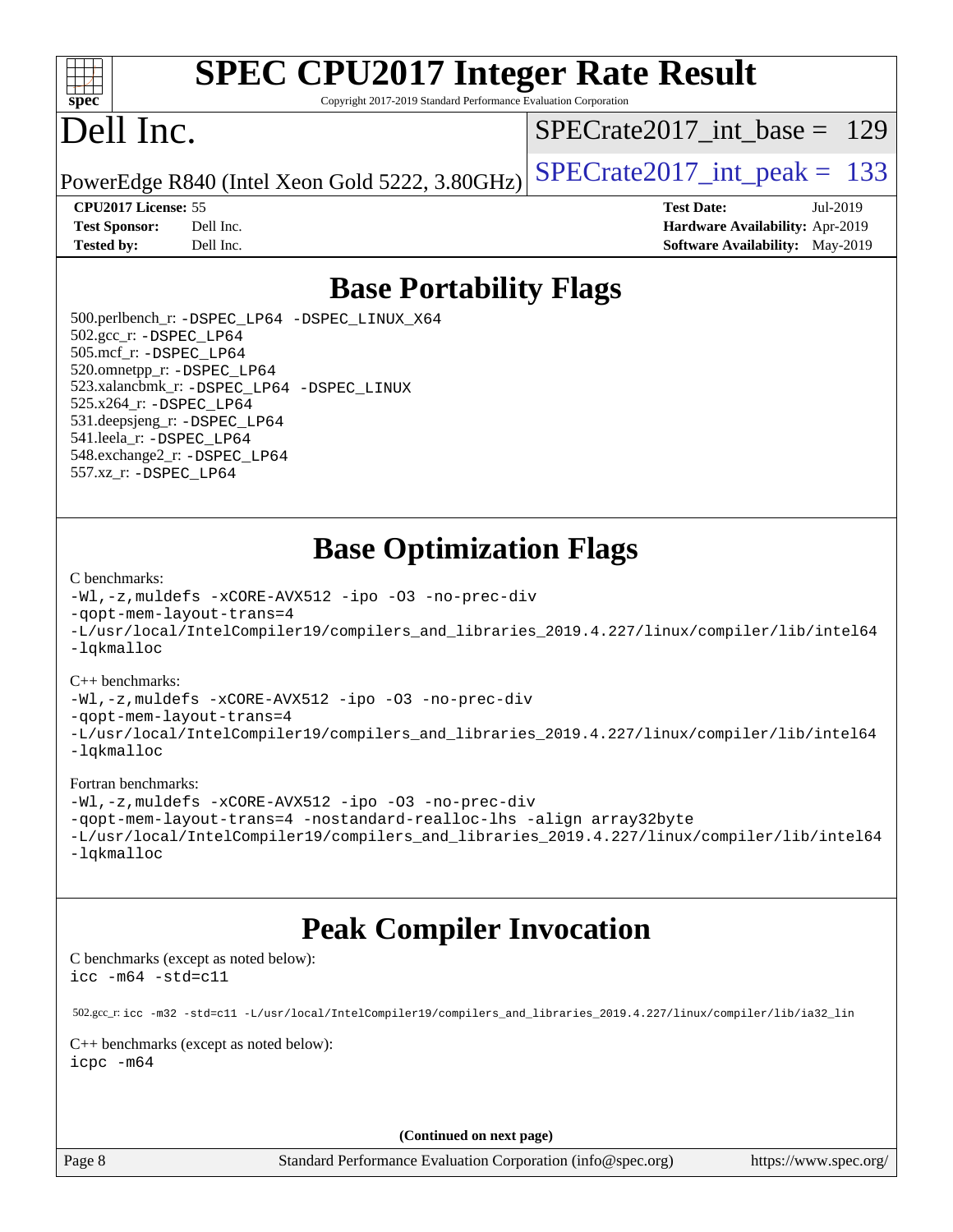

# **[SPEC CPU2017 Integer Rate Result](http://www.spec.org/auto/cpu2017/Docs/result-fields.html#SPECCPU2017IntegerRateResult)**

Copyright 2017-2019 Standard Performance Evaluation Corporation

# Dell Inc.

[SPECrate2017\\_int\\_base =](http://www.spec.org/auto/cpu2017/Docs/result-fields.html#SPECrate2017intbase) 129

PowerEdge R840 (Intel Xeon Gold 5222, 3.80GHz)  $\text{SPECrate}2017\_int\_peak = 133$ 

**[CPU2017 License:](http://www.spec.org/auto/cpu2017/Docs/result-fields.html#CPU2017License)** 55 **[Test Date:](http://www.spec.org/auto/cpu2017/Docs/result-fields.html#TestDate)** Jul-2019 **[Test Sponsor:](http://www.spec.org/auto/cpu2017/Docs/result-fields.html#TestSponsor)** Dell Inc. **[Hardware Availability:](http://www.spec.org/auto/cpu2017/Docs/result-fields.html#HardwareAvailability)** Apr-2019 **[Tested by:](http://www.spec.org/auto/cpu2017/Docs/result-fields.html#Testedby)** Dell Inc. Dell Inc. **[Software Availability:](http://www.spec.org/auto/cpu2017/Docs/result-fields.html#SoftwareAvailability)** May-2019

## **[Peak Compiler Invocation \(Continued\)](http://www.spec.org/auto/cpu2017/Docs/result-fields.html#PeakCompilerInvocation)**

523.xalancbmk\_r: [icpc -m32 -L/usr/local/IntelCompiler19/compilers\\_and\\_libraries\\_2019.4.227/linux/compiler/lib/ia32\\_lin](http://www.spec.org/cpu2017/results/res2019q3/cpu2017-20190805-16514.flags.html#user_peakCXXLD523_xalancbmk_r_intel_icpc_840f965b38320ad10acba6032d6ca4c816e722c432c250f3408feae347068ba449f694544a48cf12cd3bde3495e328e6747ab0f629c2925d3062e2ee144af951)

[Fortran benchmarks](http://www.spec.org/auto/cpu2017/Docs/result-fields.html#Fortranbenchmarks):

[ifort -m64](http://www.spec.org/cpu2017/results/res2019q3/cpu2017-20190805-16514.flags.html#user_FCpeak_intel_ifort_64bit_24f2bb282fbaeffd6157abe4f878425411749daecae9a33200eee2bee2fe76f3b89351d69a8130dd5949958ce389cf37ff59a95e7a40d588e8d3a57e0c3fd751)

### **[Peak Portability Flags](http://www.spec.org/auto/cpu2017/Docs/result-fields.html#PeakPortabilityFlags)**

 500.perlbench\_r: [-DSPEC\\_LP64](http://www.spec.org/cpu2017/results/res2019q3/cpu2017-20190805-16514.flags.html#b500.perlbench_r_peakPORTABILITY_DSPEC_LP64) [-DSPEC\\_LINUX\\_X64](http://www.spec.org/cpu2017/results/res2019q3/cpu2017-20190805-16514.flags.html#b500.perlbench_r_peakCPORTABILITY_DSPEC_LINUX_X64) 502.gcc\_r: [-D\\_FILE\\_OFFSET\\_BITS=64](http://www.spec.org/cpu2017/results/res2019q3/cpu2017-20190805-16514.flags.html#user_peakPORTABILITY502_gcc_r_file_offset_bits_64_5ae949a99b284ddf4e95728d47cb0843d81b2eb0e18bdfe74bbf0f61d0b064f4bda2f10ea5eb90e1dcab0e84dbc592acfc5018bc955c18609f94ddb8d550002c) 505.mcf\_r: [-DSPEC\\_LP64](http://www.spec.org/cpu2017/results/res2019q3/cpu2017-20190805-16514.flags.html#suite_peakPORTABILITY505_mcf_r_DSPEC_LP64) 520.omnetpp\_r: [-DSPEC\\_LP64](http://www.spec.org/cpu2017/results/res2019q3/cpu2017-20190805-16514.flags.html#suite_peakPORTABILITY520_omnetpp_r_DSPEC_LP64) 523.xalancbmk\_r: [-D\\_FILE\\_OFFSET\\_BITS=64](http://www.spec.org/cpu2017/results/res2019q3/cpu2017-20190805-16514.flags.html#user_peakPORTABILITY523_xalancbmk_r_file_offset_bits_64_5ae949a99b284ddf4e95728d47cb0843d81b2eb0e18bdfe74bbf0f61d0b064f4bda2f10ea5eb90e1dcab0e84dbc592acfc5018bc955c18609f94ddb8d550002c) [-DSPEC\\_LINUX](http://www.spec.org/cpu2017/results/res2019q3/cpu2017-20190805-16514.flags.html#b523.xalancbmk_r_peakCXXPORTABILITY_DSPEC_LINUX) 525.x264\_r: [-DSPEC\\_LP64](http://www.spec.org/cpu2017/results/res2019q3/cpu2017-20190805-16514.flags.html#suite_peakPORTABILITY525_x264_r_DSPEC_LP64) 531.deepsjeng\_r: [-DSPEC\\_LP64](http://www.spec.org/cpu2017/results/res2019q3/cpu2017-20190805-16514.flags.html#suite_peakPORTABILITY531_deepsjeng_r_DSPEC_LP64) 541.leela\_r: [-DSPEC\\_LP64](http://www.spec.org/cpu2017/results/res2019q3/cpu2017-20190805-16514.flags.html#suite_peakPORTABILITY541_leela_r_DSPEC_LP64) 548.exchange2\_r: [-DSPEC\\_LP64](http://www.spec.org/cpu2017/results/res2019q3/cpu2017-20190805-16514.flags.html#suite_peakPORTABILITY548_exchange2_r_DSPEC_LP64) 557.xz\_r: [-DSPEC\\_LP64](http://www.spec.org/cpu2017/results/res2019q3/cpu2017-20190805-16514.flags.html#suite_peakPORTABILITY557_xz_r_DSPEC_LP64)

## **[Peak Optimization Flags](http://www.spec.org/auto/cpu2017/Docs/result-fields.html#PeakOptimizationFlags)**

[C benchmarks](http://www.spec.org/auto/cpu2017/Docs/result-fields.html#Cbenchmarks):

```
 500.perlbench_r: -Wl,-z,muldefs -prof-gen(pass 1) -prof-use(pass 2) -ipo
-xCORE-AVX512 -O3 -no-prec-div -qopt-mem-layout-trans=4
-fno-strict-overflow
-L/usr/local/IntelCompiler19/compilers_and_libraries_2019.4.227/linux/compiler/lib/intel64
-lqkmalloc
 502.gcc_r: -Wl,-z,muldefs -prof-gen(pass 1) -prof-use(pass 2) -ipo
-xCORE-AVX512 -O3 -no-prec-div -qopt-mem-layout-trans=4
-L/usr/local/je5.0.1-32/lib -ljemalloc
 505.mcf_r: -Wl,-z,muldefs -xCORE-AVX512 -ipo -O3 -no-prec-div
-qopt-mem-layout-trans=4
-L/usr/local/IntelCompiler19/compilers_and_libraries_2019.4.227/linux/compiler/lib/intel64
-lqkmalloc
 525.x264_r: -Wl,-z,muldefs -xCORE-AVX512 -ipo -O3 -no-prec-div
-qopt-mem-layout-trans=4 -fno-alias
-L/usr/local/IntelCompiler19/compilers_and_libraries_2019.4.227/linux/compiler/lib/intel64
-lqkmalloc
```
**(Continued on next page)**

| Page 9 | Standard Performance Evaluation Corporation (info@spec.org) | https://www.spec.org/ |
|--------|-------------------------------------------------------------|-----------------------|
|--------|-------------------------------------------------------------|-----------------------|